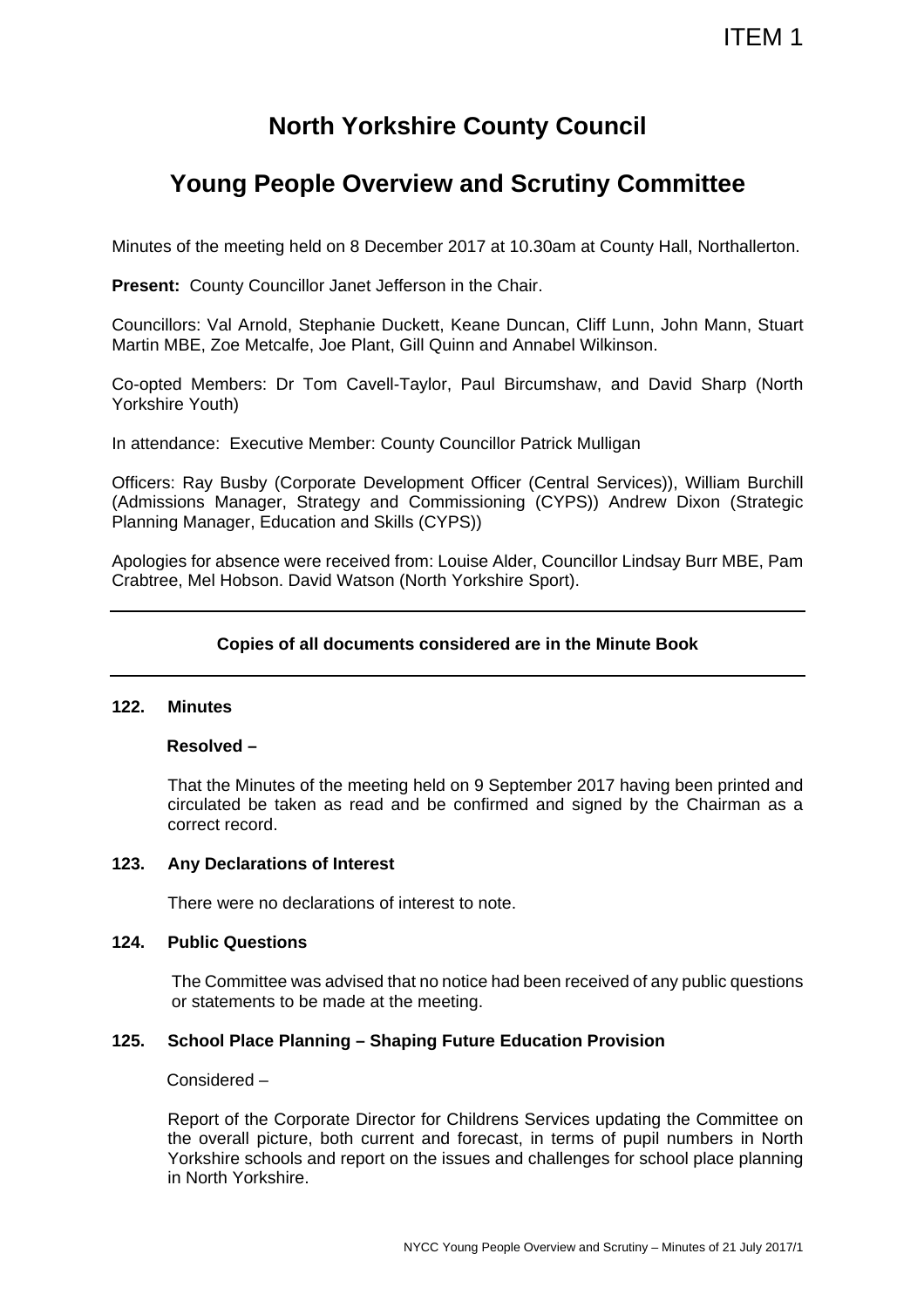Andrew Dixon explained that despite the current diversity of the school system, including the more recent addition of non-maintained academies and free schools, the council continues to be responsible for ensuring that every child living in North Yorkshire is able to access a school place. However, this duty sits alongside the increasing number of self-governed academies, multi-academy trusts and free schools and therefore the role of the council is to work in partnership with all education providers. In November 2017 there were 351 mainstream Primary or Secondary schools in North Yorkshire. 38 of our 309 Primary schools and 14 of our 42 Secondary schools are academies. The 52 academies are under the control of 20 different Academy Trusts.

The overall goal of the school place planning function is to have North Yorkshire schools in the right place relative to where children and families live, providing high quality education and facilities which keep young people safe and inspire them to learn. In a changing education landscape we cannot deliver it alone; we must work well with partners. Our statutory duty remains very clear – this is to ensure a strong supply of high quality school places, in premises that are fit for purpose.

Andrew explained that:

- the strategy adopted helps us ensure that we meet that duty by commissioning from providers of all kinds the right number of school places in the right locations, at the time they are needed, and having sufficient funding in place to achieve this.
- The LA works closely with the Regional Schools Commissioner to share and shape the issues around school improvement, school organisation and place planning in North Yorkshire. Discussions are regular and ongoing and there is a termly meeting between the RSC and the Corporate Director for CYPS together with their respective senior staff

In response to Members questions, the committee was advised that:

- A large proportion of North Yorkshire's Schools are faith based covered by the 4 different Diocesan Authorities which cover the County. Good liaison arrangements enables a co-ordinated approach to school improvement, school organisation and school place planning for the Diocesan schools.
- We are working closely with District Councils to understand the infrastructure impacts of proposals for housing to ensure that such developments are sustainable.

The situation on pupil numbers especially attracted members' attention in the meeting. A number of local issues were raised. Members heard that North Yorkshire has historically had a significant level of surplus school places in both primary and secondary schools as pupil numbers have fallen. Approximately 13.9% of primary places and 20% of secondary places are currently surplus. These places are distributed unevenly across individual schools and across areas. Many of them are in small rural schools where the younger population is reducing. In other places there are highly successful and popular schools which are at or above capacity and where numbers are growing.

Officers continuously monitor the fluctuating numbers against net capacity within schools in order to identify where shortfalls may be emerging

# **Resolved –**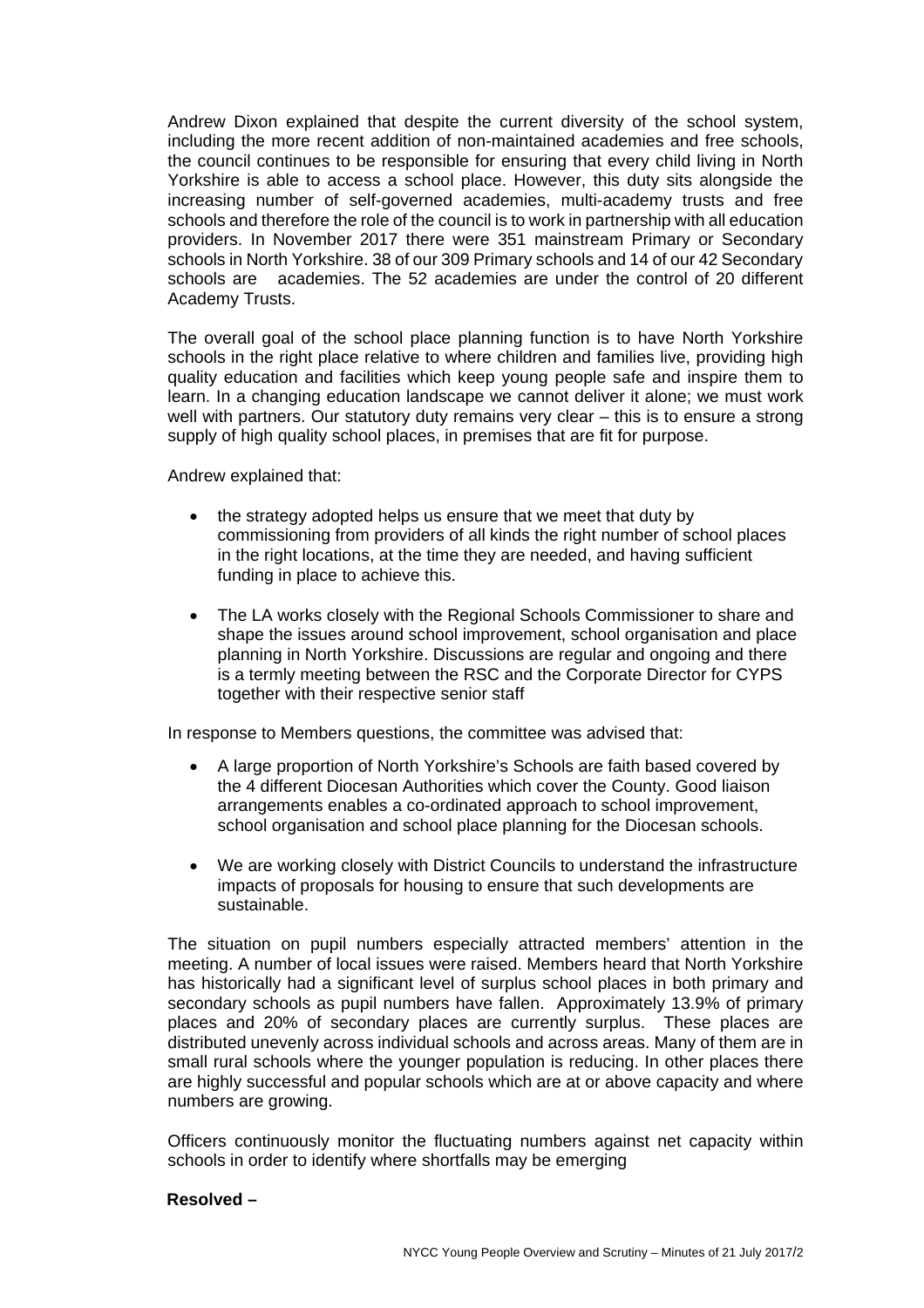- a) The committee concluded that:
	- in what is always a sensitive area of provision, there are clear, wellthough through proposed solutions for meeting the demand in each of the affected areas.
	- Systems for forecasting pupil numbers are robust and effective, county and district-wide pupil forecasts are updated annually. Every term pupil forecasts for each planning area and for individual schools are refreshed. Individual school forecasts take account of the actual numbers of pupils in schools as well as the impact of forecast changes to the birth rate and migration.
- b) The committee asked the Chairman to reflect the discussion and report the committee's findings in her Statement to Council

## **126. School Admissions**

Considered –

- a) Line of Enquiry prepared by the Scrutiny Team Leader setting out an approach for reviewing school admission arrangements in the County.
- b) Report of the Corporate director for Children's Services updating the Committee on school admissions and give an overview of the customer journey.

William Burchill highlighted key features in the report.

In recent legislation and regulation the government has reaffirmed the local authority's duty to ensure fair access to educational provision. The current Admissions code was published on 19 December 2014.

The changing and diverse educational governance of school admissions makes ever more complex the role the authority plays. We continue to work with all schools acting as the admission authority for our community and voluntary controlled schools, and advisor and critical friend to our increasing numbers of academies and voluntary aided schools. Through review of own admission authority policies, coordination of "Bulk" admissions and traded services with schools carrying out the administration of the admissions and appeals process, we work hard to ensure that all schools are compliant with the regulations and Codes.

#### **Resolved –**

The committee concluded that:

- Evidence suggests NYCC consults properly and effectively each year on proposed admission arrangements.
- Our admissions arrangements are clear, compliant and effective:
- c) The committee return to the subject of admissions with a light touch progress review at the conclusion this year's admissions cycle